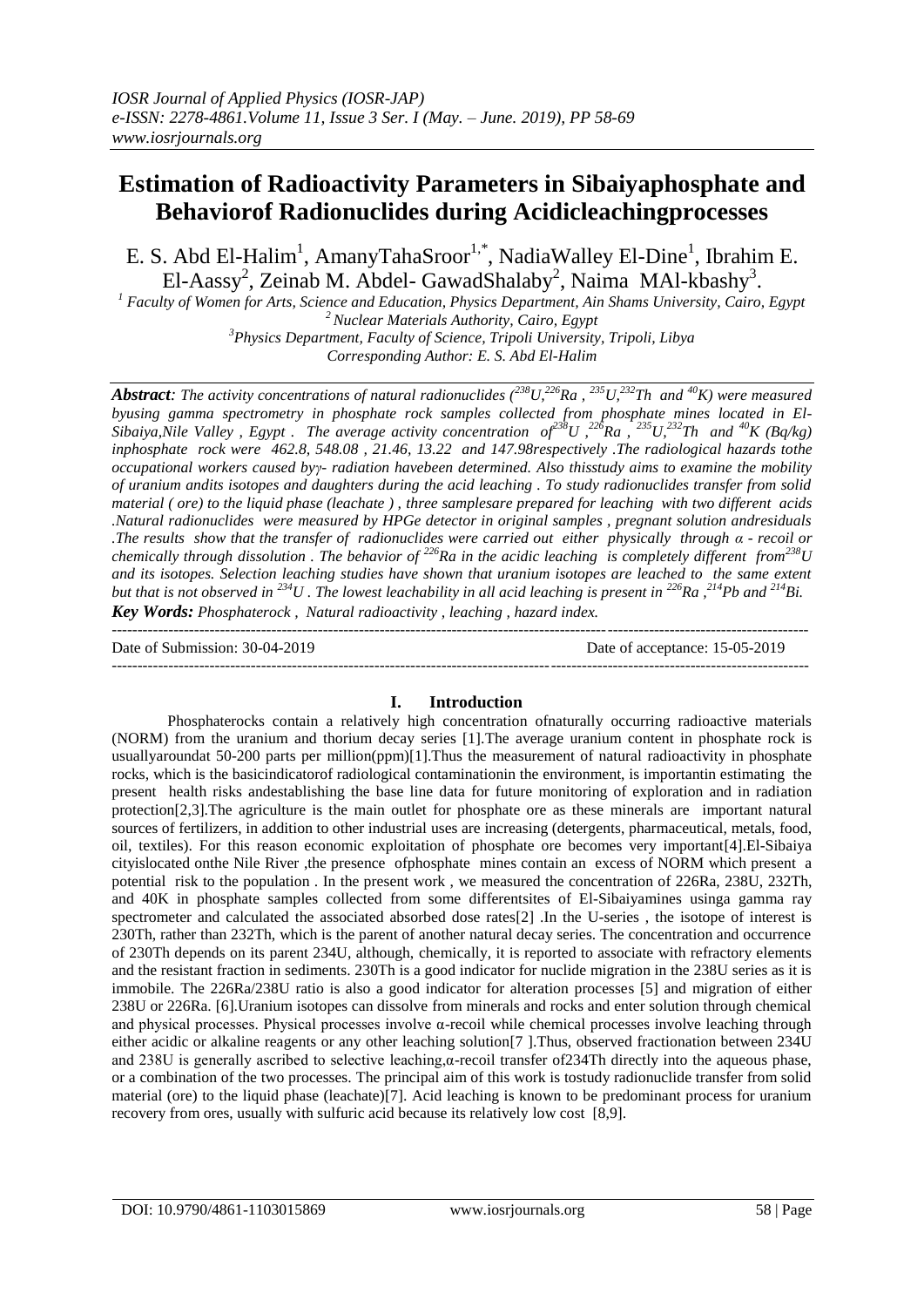# *Geologic setting*

The Sibaiya area is located in the Nile Valley of Egypt at the intersection of latitude  $25^0$ 05  $\degree$  N and longitude  $32^0$  42  $\degree$  E. As shown in figure (1).



**Fig ( 1 )** Location of El-Sibaiyaarea [4]

In the region of El-Sibaiya the phosphorite - bearing strata are known as the DuwiFormtion**[10]**.The DuwiFormation (Phosphate – bearing sediments) is characterized by the presence of three types of sections: a claysection , a sandy- clay section and a sandy section .Three phosphorite - bearing members : lower , middle and upper are recognized in this formation.The phosphate beds could be considered as a probable source of uranium . Where their average content reaches 130 ppm . The Egyptian phosphate beds is due to the accumulation of bones and phosphates derived from the decay of soft parts of organisms and the enrichment of the phosphorite - bearing limestone through the dissolution of calcium carbonates by carbonated waters .There is evidence in the field that processes of metasomatic replacement of calcium carbonate byphosphate took place at Sibaiya **[11]**. The Duwi Formation starts with thick yellow to yellowish grey, pebbly phosphatic bed (Bed A) with 3 m thickness (Fig2). It istopedwith hard silicified phosphate bed (10 cm) which isfollowed with hard oyster limestone, grey in colour with thin phosphateinterbed (Bed B) of 10 cm thickness and characterized by the presence of shark teeth. Up in the section, the calcareous content is represented by medium hard marl, pale yellow in color with thickness around 1.5 m, intercalated with thin interbred of chert of about 10 cm thicknesses. It overlies by yellow to yellowish grey, fissile shale with a thickness of 25 cm. The phosphatic content is returned againwith Bed C that characterized by yellowish grey to brownish grey, medium hard, coated by iron oxides andcontains shark teeth; its thickness is 20 cm. This bed forms the top of the Duwi Formation**[4]**.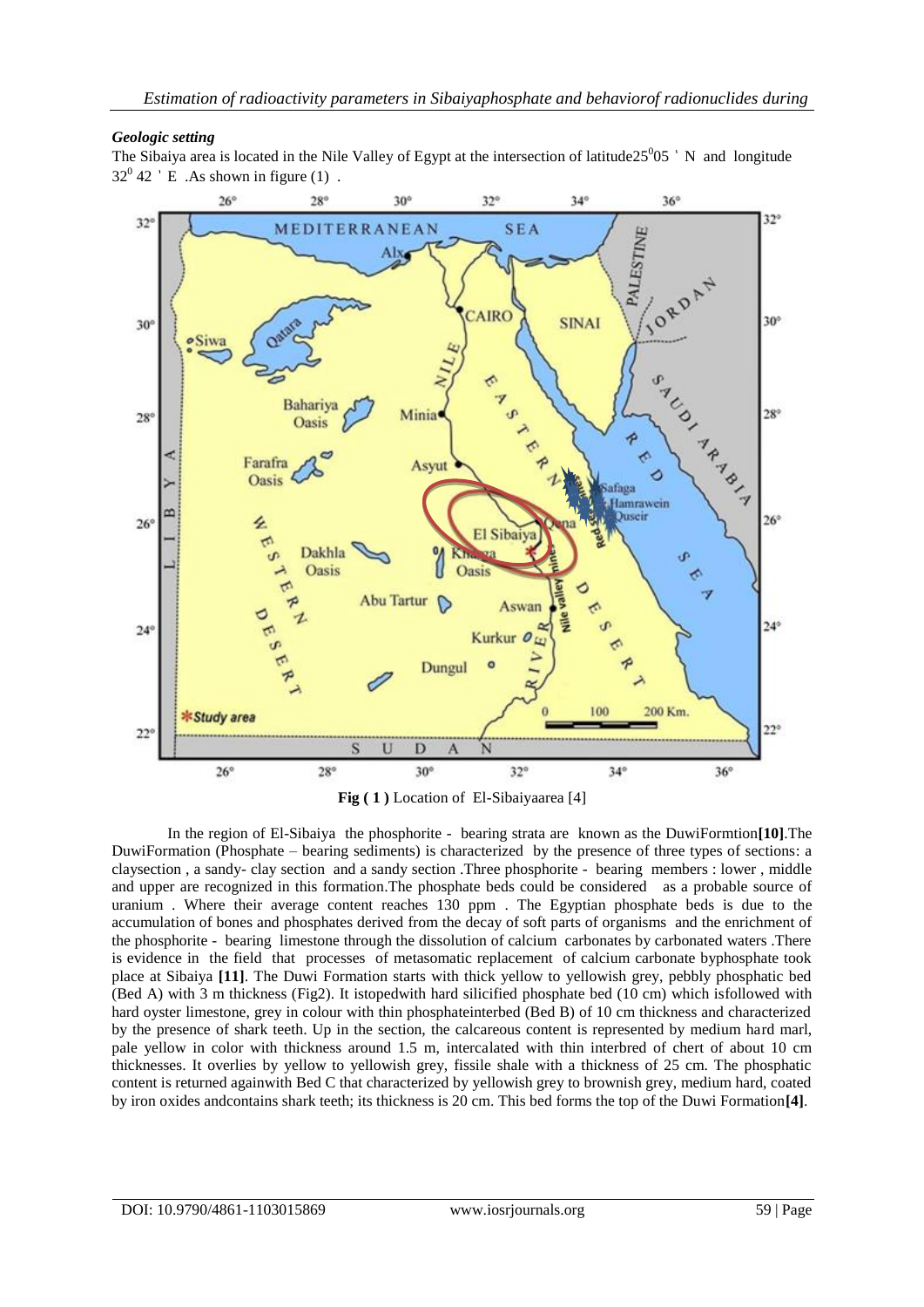

**Fig ( 2 )** Lithostratigraphic succession of DuwiFormation exposed in Nile Valley locality [4].

# *Experimental Procedures*

#### *Sampling and samples preparation*

For radioactivity measurements , a total of 12 samples each of mass 1 kg , were collected from Sibaiya area is located in the Nile Valley region , Egypt . Thecollected samples were dried at room temperature for a week crushed , homogenized and sieved through 200 mesh size . The samples were first weighted and placed in polyethylene bottles of 250cm<sup>3</sup> volume .The bottles were completely sealed for more than one month to allow radioactive equilibrium to be reachedbefore measured by the gamma spectrometer . This stepwas necessary to ensure thatradongas is confinedwithinthevolume and the daughters still also remain in the sample . Three phosphate samples ( Q7 , Q9 at Quseir – Safaga ) and ( S2 at Sibaiyaarea ).Samplesare poured from the containers and prepared for leaching experiments using two acids : HCland HNO $_3$ . Leaching on 150g sample weight under the conditions : solid /liquid ratio 1:3 acid concentration (110 gm/L) , stirring time two hours and at room temperature .Filtration was carried out to separate leachate from residual which is dried at room temperature . The residual and leachate have been weighted and packed will in polyethylene bottles of 250ml volume and stored for more than a month for measuring by HPGe detector. The leachabilityof the radionuclides was calculated according to the following equation:

About 5 g of each sample was ground to -200 mesh for chemical analyses of major oxides and trace elements content, by the X-ray fluorescence technique (XRF).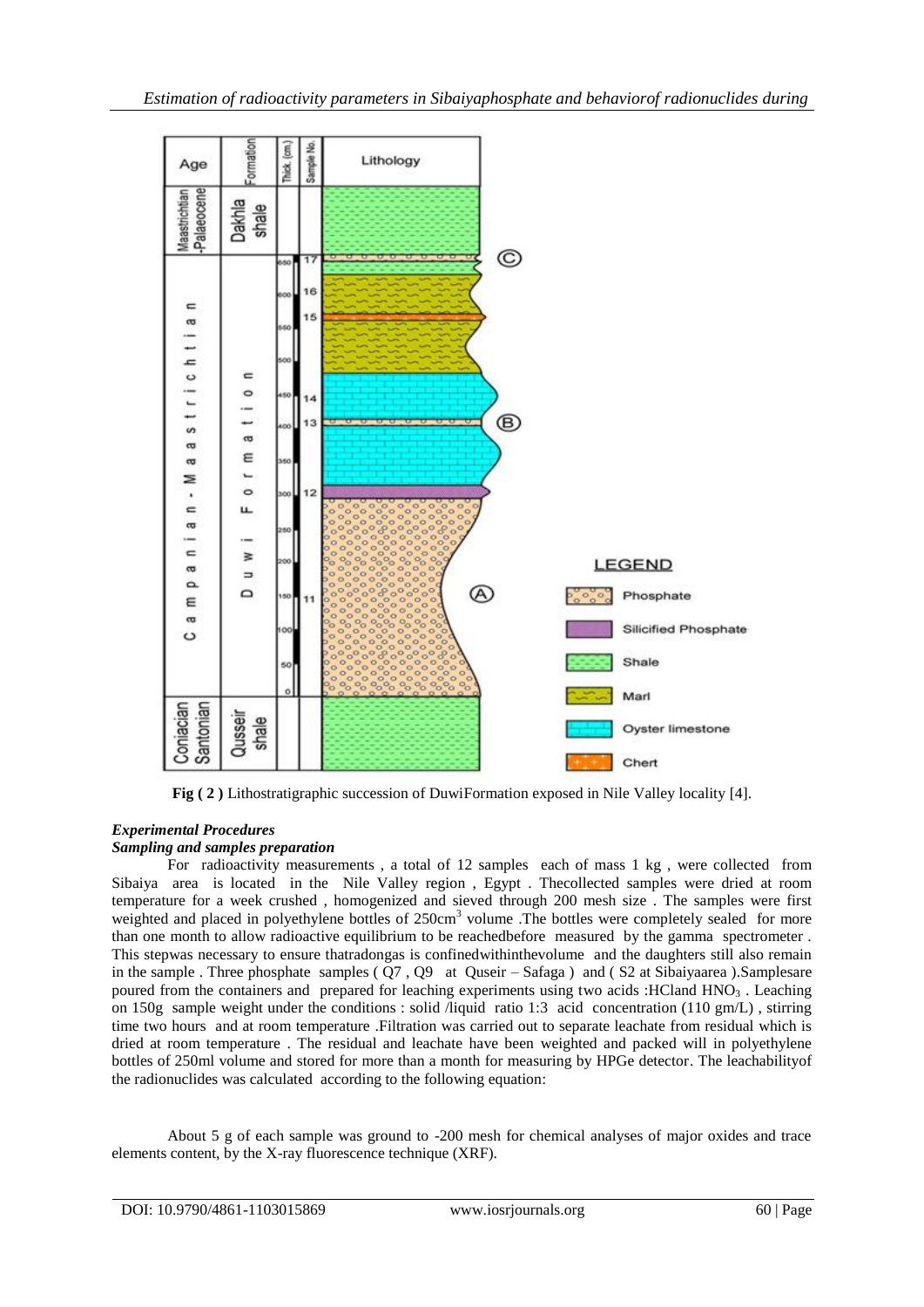#### *Experiment set up*

High purity vertical germanium was coupled to a personal computer with a special electronic card to make it equivalent to a multichannel analyzer. The system also contains the usual electronic components of preamplifier, amplifier and power supply. The detector has resolution (FWHM) of 1.85 keV for the 1332.5 keV γ-ray line of <sup>60</sup>Co. The γ-ray spectrometer energy calibration was performed using <sup>60</sup>Co, <sup>226</sup>Ra and <sup>241</sup>Am point sources. The detector was surrounded by a special heavy lead shield of 10 cm thickness with inside dimensions of 28 cm diameter and 40 cm height. The absolute detection efficiency of the HPGe detector was determined by using three well-known reference materials obtained from the International Atomic Energy Agency for U, Th and K activity measurements: RGU-1, RGTh-1 and RGK-1 **[12, 13].** The sample containers were placed on top of the detector for counting. The same geometry and size were used for both the samples and the reference materials [14]. The uranium standard (RGU-1) is U-ore diluted with silica with 4940 Bq.kg<sup>-1</sup> of <sup>238</sup>U, 228 Bq.kg<sup>-1</sup> <sup>1</sup> of <sup>235</sup>U, a negligible amount of <sup>40</sup>K (less than 0.63 Bq.kg<sup>-1</sup>) and some traces of <sup>232</sup>Th (less than 4 Bq.kg<sup>-1</sup>). The thorium standard (RGTh-1) is Th-ore diluted with silica having 3250 Bq.Kg<sup>-1</sup> of <sup>232</sup>Th, but containing some <sup>238</sup>U (78 Bq.kg<sup>-1</sup>) and <sup>40</sup>K (6.3 Bq.kg<sup>-1</sup>). The potassium calibration standard (RGK-1) is produced from high purity (99.8 %) potassium sulphate with 14000 Bq.kg<sup>-1</sup> of potassium with uranium and thorium contents lower than 0.001 and 0.01 ppm, respectively [13]. The  $\gamma$ -ray transitions used to measure the concentration of the assigned nuclides in the series are the following.  $^{238}U$  was determined from the gamma rays emitted by its daughter products  $[15]^{234}$ Th and <sup>234m</sup>Pa activities determined from the 63.3 and 1001 keV photo peaks, respectively,  $^{214}$ Bi  $(609.3, 1120.3, 1238.1, 1377.7 \text{ and } 1764.5 \text{ keV})$ ,  $^{214}$ Pb (295.1 and 352.0 keV). The specific activity of  $^{226}$ Ra was measured using the 186.1 keV from its own gamma-ray (after the subtraction of the 185.7 keV of <sup>235</sup>U). The specific activity of <sup>232</sup>Th was measured using the 338.4, 911.2 and 968.9 keV lines from <sup>228</sup>Ac and 583 keV peak from  $^{208}$ Tl, and  $^{40}$ K was measured using 1460.8 keV peak.In order to determine the background contribution due to naturally occurring radionuclides in the environment around the detector, an empty polyethylene beaker of the same 250 cm<sup>3</sup> volume was counted with the same geometrical conditions as the sample. The measurement time for both activity and background measurement was 70000 s. The background spectra were used to correct the net gamma- ray peak areas for the studied isotopes.

#### **II. Results and discussion**

#### *Activity Concentration*

Activity concentration of  $^{226}Ra$ ,  $^{238}U$ ,  $^{235}U$ ,  $^{232}Th$  and  $^{40}K$  for El-Sibaiya phosphate rockssamples were calculatedas illustrated (in Table 1). The activity concentrations of <sup>238</sup>U range (from197.08 to1577.31) Bq/kg, <sup>226</sup>Ra( from 221.4to1599)Bq/kg, <sup>235</sup>Ufrom (9.21 to73.14) Bq/kg, <sup>232</sup>Th (from 10.38 to 16.44) Bq/kg and<sup>40</sup>K (from96.38to 180.8)Bq/kg. The radioelements worldwide average (W.A.) values are 33 Bq/kg for  $238$ U, 32 Bq/kg for <sup>226</sup>Ra, 45 Bq/kg for <sup>232</sup>Th, 412 Bq/kg for <sup>40</sup>K and 33 Bq/kg for <sup>235</sup>U **[16]** as shown infig (3). The activity concentrations of all studied samples for radium , uranium are higher than the permissible level**,** but the activity concentrations of all studied samples for thorium and potassiumare lower than the permissible level, the activity concentrations of most studied samples for<sup>235</sup>Uare lower than the permissible level except samples (S5, S11)are higher than the permissible level.

**Table (1) <b>:**The activity concentrations in (Bq/kg) of <sup>238</sup>U, <sup>226</sup>Ra, <sup>235</sup>U, <sup>232</sup>Th, <sup>40</sup>K and <sup>226</sup>Ra<sup> $/238$ </sup>U for phosphate samples at Sibayia area .

| <b>Samples</b> | $238$ U   | $226$ Ra | $235$ U   | $232$ Th  | 40 <sub>k</sub> | $^{226}Ra/^{238}U$ |
|----------------|-----------|----------|-----------|-----------|-----------------|--------------------|
| S <sub>1</sub> | 444.14    | 533.5    | 20.76     | 16        | 168.8           | 1.2                |
| S <sub>2</sub> | 442.76    | 673.82   | 21.03     | 10.97     | 180.8**         | 1.52               |
| S3             | 355.52    | 548.18   | 16.32     | 15.35     | 170.3           | $1.54**$           |
| <b>S4</b>      | 309.57    | 365.7    | 14.12     | 12.11     | 144             | 1.1                |
| S <sub>5</sub> | 874.46    | 969.9    | 40.3      | 14.11     | 125.2           | 1.1                |
| <b>S6</b>      | 326.1     | 426.9    | 15.05     | 11.12     | 155.5           | 1.3                |
| S7             | 267.85    | 364.2    | 12.49     | 13.32     | 155.6           | 1.3                |
| <b>S8</b>      | 256       | 294.2    | 11.78     | 12.08     | 134.3           | 1.1                |
| S <sub>9</sub> | 197.08*   | $221.4*$ | $9.21*$   | 10.83     | 158             | 1.1                |
| <b>S10</b>     | 299.96    | 346.9    | 13.99     | 10.38*    | 140.1           | 1.1                |
| <b>S11</b>     | 1577.31** | 1599**   | $73.14**$ | $16.44**$ | 96.38*          | $1*$               |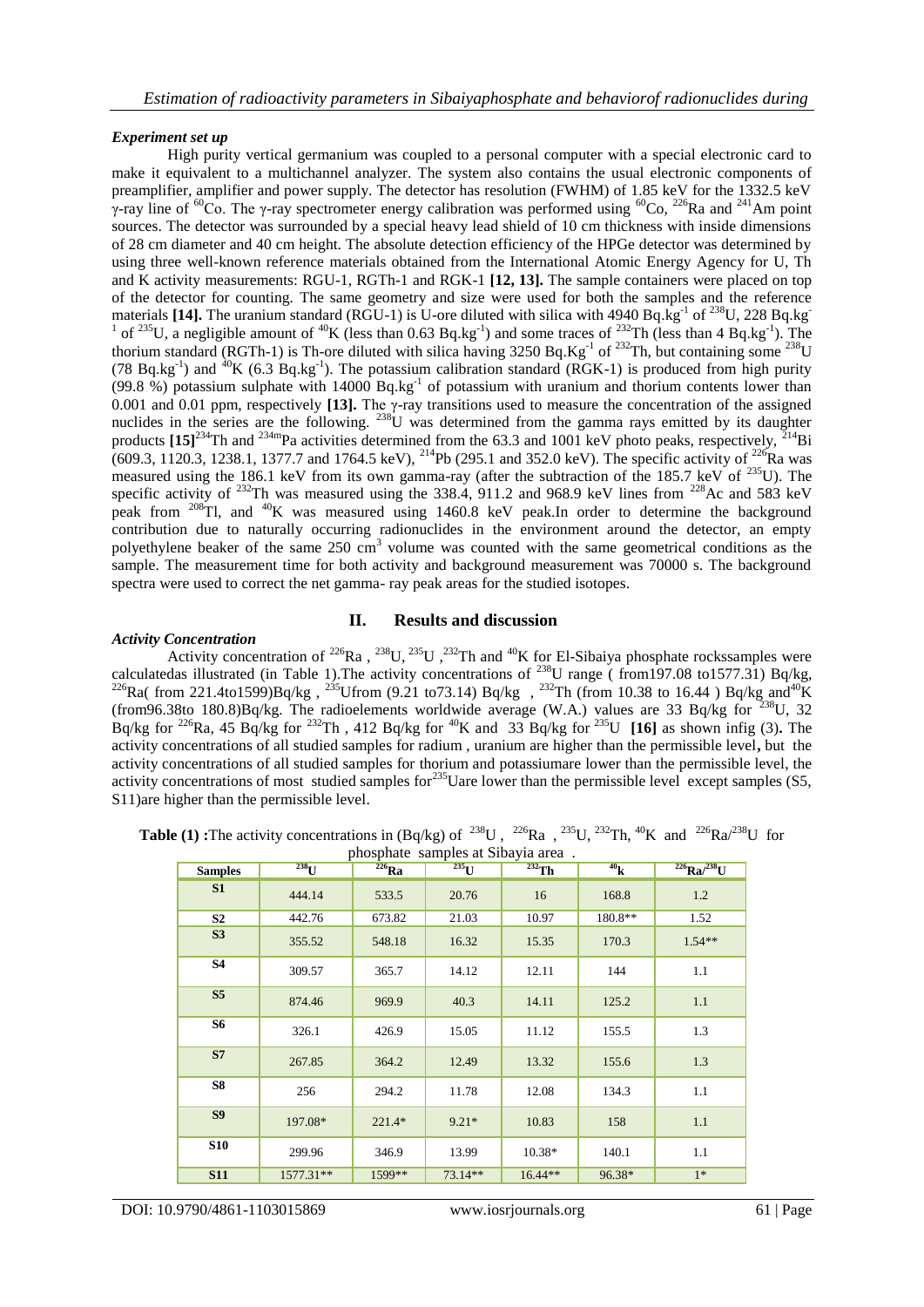

**Fig(3)**The activity concentrations for <sup>238</sup>U,<sup>226</sup>Ra,<sup>235</sup>U,<sup>232</sup>Th, <sup>40</sup>K in the phosphate samples in comparison with the permissible level (p.l.).

In this work the activity concentration of  $^{238}$ U and  $^{232}$ Th in phosphate samples (in ppm) and activity ratio<sup>232</sup>Th<sup>/238</sup>U were calculated and illustrated in (table 2). The concentrations of <sup>238</sup>U range between 15.89 and 127.2ppm, and <sup>232</sup>Th between 2.55and 4.04 ppm, while the <sup>232</sup>Th<sup>/238</sup>U ratios range between 0.03and 0.24 which is lower than the Clark's value (3.5), which indicates that these phosohatesare enriched in uranium.

|                | $238$ <sup>U</sup> | $235$ <sup>U</sup> | . .<br>$232$ Th | $40\text{K}$         |                         |
|----------------|--------------------|--------------------|-----------------|----------------------|-------------------------|
| <b>Sample</b>  | (ppm)              | (ppm)              | (ppm)           | $\frac{6}{6}$        | $^{232}$ Th/ $^{238}$ U |
| S1             | 35.81              | 0.25               | 3.94            | 0.53                 | 0.11                    |
| S <sub>2</sub> | 35.7               | 0.26               | 2.7             | $0.57**$             | 0.07                    |
| S <sub>3</sub> | 28.67              | 0.2                | 3.78            | 0.54                 | 0.13                    |
| <b>S4</b>      | 24.96              | 0.17               | 2.98            | 0.46                 | 0.11                    |
| S <sub>5</sub> | 70.52              | 0.5                | 3.47            | 0.4                  | 0.04                    |
| <b>S6</b>      | 26.29              | 0.18               | 2.73            | 0.49                 | 0.1                     |
| <b>S7</b>      | 21.6               | 0.15               | 3.28            | 0.49                 | 0.15                    |
| <b>S8</b>      | 20.64              | 0.14               | 2.97            | 0.42                 | 0.14                    |
| S <sub>9</sub> | $15.89*$           | $0.11*$            | 2.66            | 0.5                  | 0.16                    |
| <b>S10</b>     | 24.19              | 0.17               | $2.55*$         | 0.44                 | 0.1                     |
| <b>S11</b>     | $127.2**$          | $0.91**$           | $4.04$ **       | $0.3*$               | $0.03*$                 |
| <b>S12</b>     | 16.36              | 0.11               | 3.94            | 0.46                 | $0.24**$                |
|                | * The lowest value |                    |                 | ** The highest value |                         |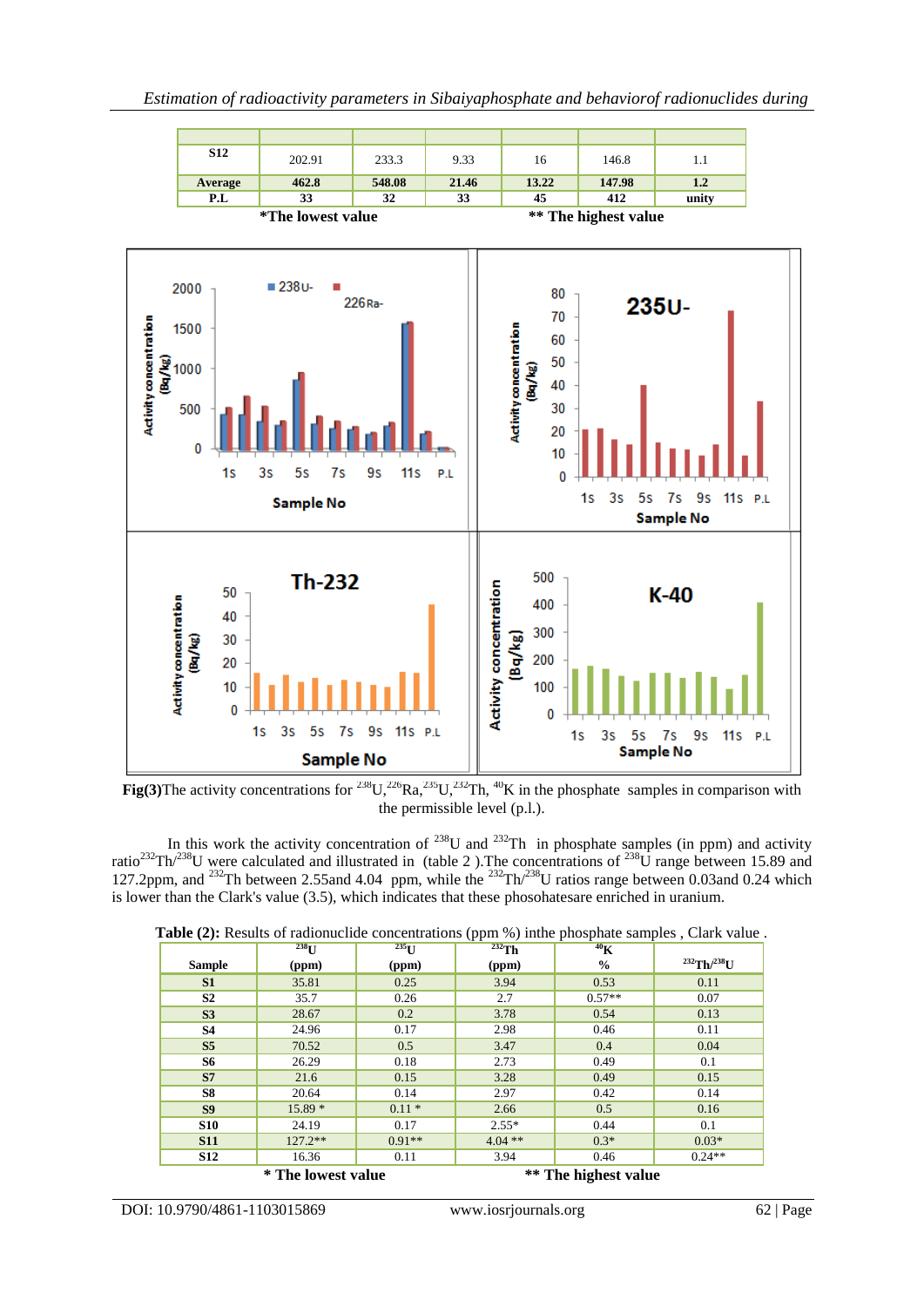# *Radiologicalhazard indices*

### **Radium Equivalent (Raeq):**

Radium equivalent ( $Ra_{eq}$ ) index in Bq/kg is a widely used radiological hazard index. It is a convenient index to compare the specific activities of samples containing different concentrations of  $^{226}Ra$ ,  $^{232}Th$  and  $^{40}K$ . It was defined on the assumption that  $10Bq/kg$  of <sup>226</sup>Ra, 7Bq/kg of <sup>232</sup>Th and  $130Bq/kg$  of <sup>40</sup>K produce the same gamma dose rate. It was calculated as follows.

 $Ra_{eq} = C_{Ra} + 1.43 C_{Th} + 0.077C_k$  (1)

Where  $C_{\text{Ra}}$ ,  $C_{\text{Th}}$  and  $C_k$  are the activity concentrations of <sup>226</sup>Ra, <sup>232</sup>Th and <sup>40</sup>K in Bq/kg, respectively. Ra<sub>eq</sub> was estimated for the collected samples and are given in Table (3 ), were estimated higher than the recommended maximum value of 370 Bq kg<sup>-1</sup> except (S8, S9, S12) lower than the recommended maximum value[17].

#### **External Hazard Index (Hex) :**

The external hazard index  $(H_{ex})$  represents the external radiation exposure associated with gamma irradiation from radionuclides of concern. The value of  $H_{ex}$  should not exceed the maximum acceptable value of one in order to keep the hazard insignificant. The external hazard index (Hex) is defined by equation **[18]:**  $H = (C_R / 370 + C_T / 259 + C_1 / 4810) \le 1$ 

Where 
$$
C_{Ra}
$$
,  $C_{Th}$  and  $C_K$  are the concentration in(Bq  $Kg^{-1}$ ) of radium, thorium and potassium respectively.  
values of external hazard Indices for all samples are found to be more than 1 except samples (S8, S9, S12)  
lower than the recommended maximum valueand sample S10 is found at unity (shown Table (3), Fig (4).

#### **Radiation Level Index (I**γ**) :**

This index can be used to estimate the level of  $\gamma$ -radiation hazard associated with the natural radionuclides in the samples; it is given by the equation

I<sup>γ</sup> = CRa/150 + CTh/100 + CK/1500 ………………… (3)

where C<sub>Ra</sub>, C<sub>Th</sub> and C<sub>K</sub> are the activity concentration of <sup>226</sup>Ra, <sup>232</sup>Th, <sup>40</sup>K in Bq/kg, respectively. The value of these indices must be less than unity in order to keep the radiation hazard insignificant , the values of Representative Level

Index  $(I_{\nu})$  for all samples are found to be more than 1 given in Table (3), Fig (4).

#### **Absorbed Dose Rate D:**

The absorbed gamma dose rates in air at 1 m above the ground surface for the uniform distribution of radionuclides ( $^{238}$ U,  $^{232}$ Th and  $^{40}$ K) were calculated by using equation :

D = 0.427**\***C<sup>U</sup> + 0.662**\***CTh + 0.043**\***C<sup>K</sup> (nGy/h) ……………… (4)

where C<sub>U</sub>, C<sub>Th</sub> and C<sub>K</sub> are the activity concentration of <sup>238</sup>U, <sup>232</sup>Th and <sup>40</sup>K in Bq/kg, respectively. The range of absorbed dose rate in the samples due to natural radionuclidesis (98.09**–**688.5) nGy h−1 given in Table ( 3) . The values of the Dose rate calculated during present study are found higher than the permissible level of 59 nGy/h**[19].**

The annual outdoor effective dose  $(E_{out})$  is estimated from the outdoor external dose rate  $(D_{out})$ , time of stay in the outdoor or occupancy factor ( $OF = 20$  % of 8760 h in a year) and the conversion factor ( $CF = 0.7$  Sv**.**Gy<sup>-1</sup>) to convert the absorbed dose in air to effective dose. During the present study, the E<sub>out</sub> was calculated using the following equation from**[16]** :

 $E_{\text{out}} = D_{\text{out}} (\text{nGy h}^{-1}) * 0.2 * 8760 \text{ h} * 0.7 (\text{Sv} * \text{Gy}^{-1})$ ) …………..(5)

The outdoor effective dose rate  $E_{out}$  range from (120.26to 844.1mSv/y), the values of the all studied samples listed ( in table 3) are found higher than the world's average 0.07 mSv/y **. Excess lifetime cancer risk (ELCR) :**

The value of annual effective dose excess lifetime cancer risk (ELCR) was calculated by using the equation : ELCRout = Eout\* LE \* RF …………….…….(6)

Where E<sub>out</sub> is the annual effective dose, LE life expectancy (66 years) and RF  $(Sv^{-1})$  is risk factor per Sievert, which is  $0.05$ . The values of ELCR<sub>out</sub> range between  $(396.87 \times 10^{-3} - 2785.55 \times 10^{-3})$  in the phosphate samples Table (3). All values are higher than the permissible level  $0.29 * 10^{-3}$  [20].

**Table (3):** The values of radium equivalent (Bq/kg), radioactivity level index, external hazard, the outdoor absorbed rate (nGy/h), outdoor annual effective dose (mSv/y) and outdoor Excess lifetime cancer risk at Sibayia area .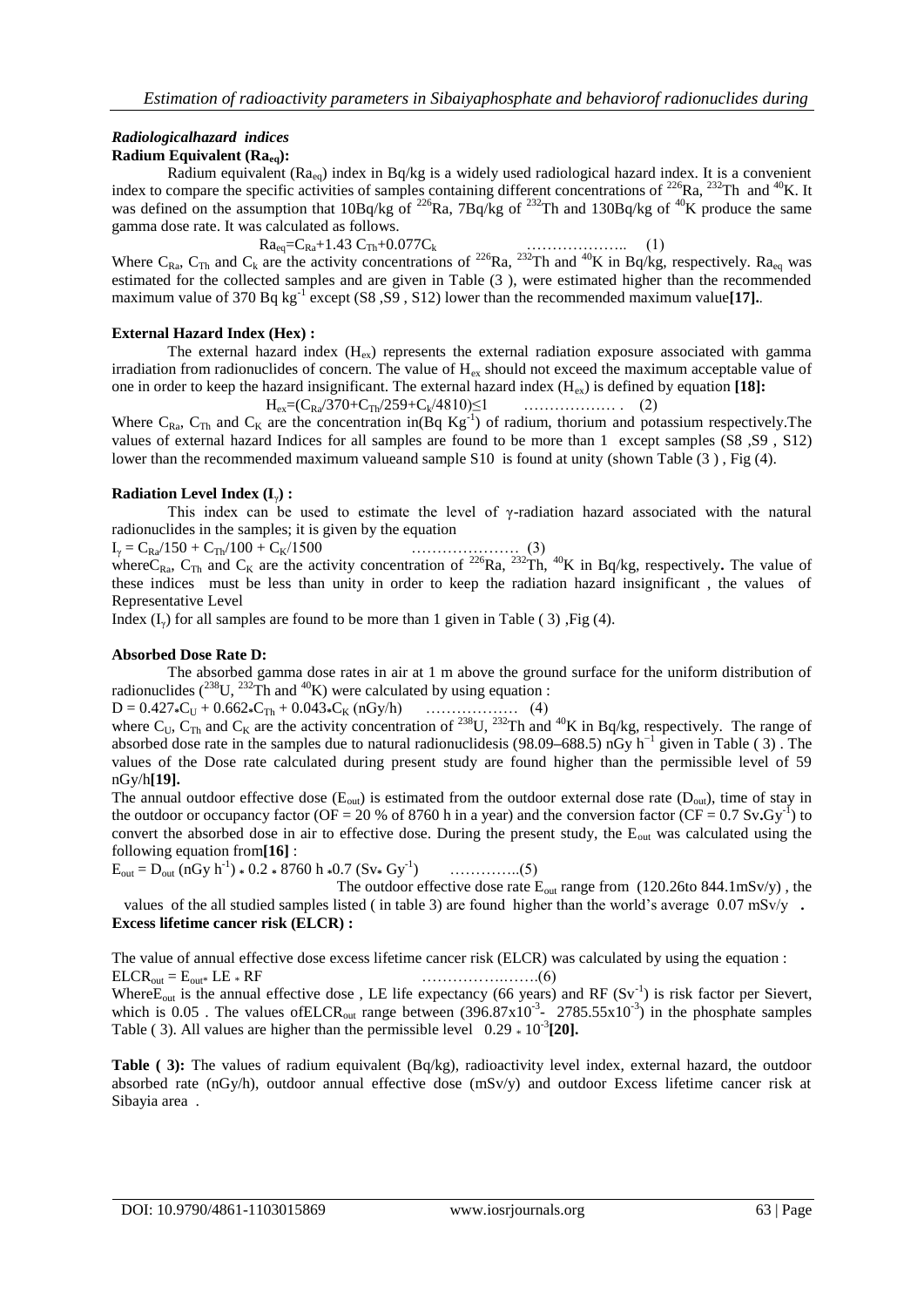| Estimation of radioactivity parameters in Sibaiyaphosphate and behaviorof radionuclides during |  |  |  |
|------------------------------------------------------------------------------------------------|--|--|--|
|                                                                                                |  |  |  |
|                                                                                                |  |  |  |

| <b>Sample</b>  | $Ra_{eq}$<br>(Bq/kg) | $\mathbf{I}_{\nu}$ | $H_{\rm ex}$ | $\mathbf{D}_{\text{(out)}}$<br>(nGy/h) | $E_{\text{eff(out)}}$<br>(mSv/y)         | $\mathbf{ELCR}_{(out)}$<br>$x10^{-3}$ |
|----------------|----------------------|--------------------|--------------|----------------------------------------|------------------------------------------|---------------------------------------|
| S <sub>1</sub> | 569.37               | 3.82               | 1.53         | 207.46                                 | 254.35                                   | 839.36                                |
| S <sub>2</sub> | 703.42               | 4.72               | 1.9          | 204.07                                 | 250.19                                   | 825.63                                |
| S <sub>3</sub> | 583.24               | 3.92               | 1.57         | 169.26                                 | 207.51                                   | 684.79                                |
| <b>S4</b>      | 394.1                | 2.65               | 1.06         | 146.37                                 | 179.45                                   | 592.18                                |
| S <sub>5</sub> | 999.71               | 6.69               | 2.7          | 388.09                                 | 475.79                                   | 1570.13                               |
| <b>S6</b>      | 454.77               | 3.06               | 1.22         | 153.27                                 | 187.9                                    | 620.1                                 |
| S7             | 395.22               | 2.66               | 1.06         | 129.85                                 | 159.2                                    | 525.36                                |
| S8             | 321.81               | 2.17               | 0.86         | 123.05                                 | 150.87                                   | 497.87                                |
| S <sub>9</sub> | 249.05*              | $1.68*$            | $0.67*$      | 98.09*                                 | $120.26*$                                | 396.87*                               |
| <b>S10</b>     | 372.53               | 2.5                | 1.0          | 140.95                                 | 172.81                                   | 570.28                                |
| <b>S11</b>     | 1629.93**            | $10.88**$          | $4.4**$      | 688.5**                                | $844.1**$                                | 2785.55**                             |
| <b>S12</b>     | 267.48               | 1.81               | 0.72         | 103.51                                 | 126.9                                    | 418.8                                 |
| P.L            | 370 Bq/kg            | unity              | unity        | $59 nGv h^{-1}$                        | $0.07 \,\mathrm{mS}$ v $\mathrm{v}^{-1}$ | $0.29*10^{\scriptstyle \wedge}$ -3    |

 **\*The lowest value \*\*The highest value**



**Fig (4)**The values of radium equivalent (Bq/kg), radioactivity level index, external hazard, the outdoor absorbed rate (nGy/h), outdoor annual effective dose (mSv/y) and outdoor Excess lifetime cancer risk at Sibayia area .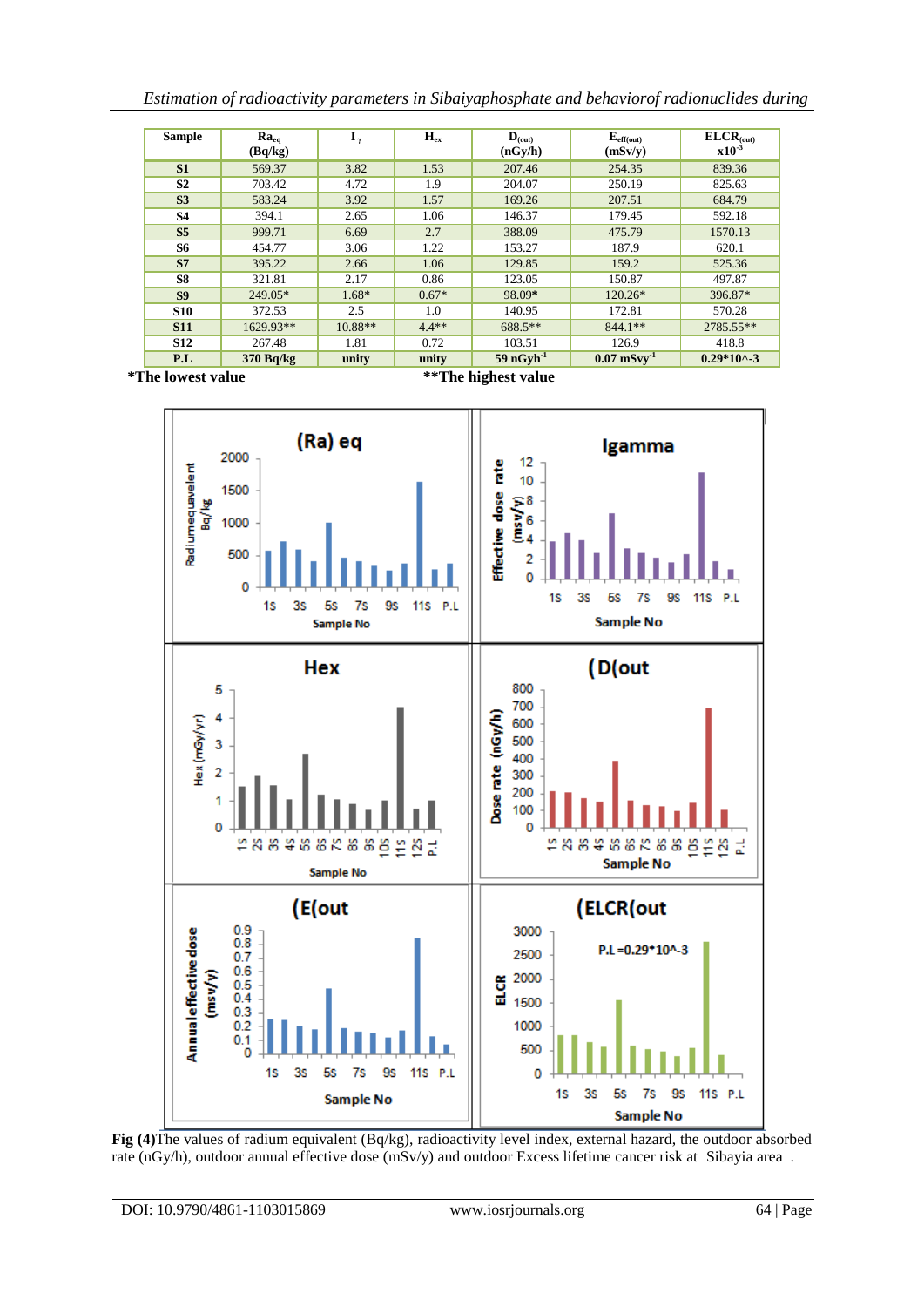#### *LeachingStudies*

| $s$ <i>orduons).</i><br>Sample Q7<br>leaching by HCl |                     |                            |                           |                                      |                                                              |  |  |
|------------------------------------------------------|---------------------|----------------------------|---------------------------|--------------------------------------|--------------------------------------------------------------|--|--|
| <b>Radionuclide</b>                                  | Original<br>(Bq/Kg) | <b>Residual</b><br>(Bq/Kg) | <b>Solution</b><br>(Bq/l) | <b>Leachability</b><br>$\frac{0}{0}$ | <b>Summation</b><br>(Residual<br>+solution)<br>$\frac{0}{0}$ |  |  |
| $238$ Useries                                        |                     |                            |                           |                                      |                                                              |  |  |
| $^{234}$ Th                                          | $811.29 \pm 24.3$   | $687.65 \pm 20.6$          | $173.7 \pm 5.2$           | 21.41                                | 106.17                                                       |  |  |
| $234m$ Pa                                            | $797.94 \pm 23.9$   | $702.4 \pm 21$             | $132.96 \pm 3.9$          | 16.66                                | 104.69                                                       |  |  |
| Average                                              | $804.62 \pm 24.1$   | $695.02 \pm 20.8$          | $153.33 \pm 4.5$          | 19.05                                | 105.43                                                       |  |  |
| $^{234}$ U                                           | $696.15 \pm 20.8$   | 587.29±17.6                | $174.27 \pm 5.2$          | 25.03                                | 109.39                                                       |  |  |
| $230$ Th                                             | $657.36 \pm 19.7$   | $696.57 \pm 20.8$          | $22.62 \pm 0.6$           | 3.44                                 | 109.4                                                        |  |  |
| $226$ <b>Ra</b> subseries                            |                     |                            |                           |                                      |                                                              |  |  |
| $^{226}$ Ra                                          | $964.81 \pm 28.9$   | $1035 \pm 31$              | $101 \pm 3$               | 10.46                                | 117.74                                                       |  |  |
| $^{214}Pb$                                           | $682.75 \pm 20.4$   | $457.23 \pm 13.7$          | $21.35 \pm 0.6$           | 3.12                                 | 70.09                                                        |  |  |
| $^{214}$ Bi                                          | $701.93 + 21$       | $616.59 \pm 18.4$          | $78.61 \pm 2.3$           | 11.19                                | 99.04                                                        |  |  |
| $^{235}$ U                                           | $37.63 \pm 1.1$     | $36.08 \pm 1$              | $7.16 \pm 0.2$            | 19.05                                | 114.93                                                       |  |  |
| $232$ Th series                                      |                     |                            |                           |                                      |                                                              |  |  |
| $228$ Ac                                             | $12.6 \pm 0.3$      | $9.49 \pm 0.2$             | $3.67 \pm 0.1$            |                                      | 104.44                                                       |  |  |
| $208$ TI                                             | $14.79 \pm 0.4$     | $13.09 \pm 0.3$            | $4.42 \pm 0.1$            |                                      | 118.31                                                       |  |  |
| Average                                              | $13.69 \pm 0.4$     | $11.29 \pm 0.3$            | $4.05 \pm 0.1$            |                                      | 112.05                                                       |  |  |
| 40 <sub>K</sub>                                      | $116.4 \pm 3.4$     | $1174 \pm 35$              | $253.16 + 7.5$            |                                      | 1226.08                                                      |  |  |
| $^{238}$ U/ $^{235}$ U                               | 21.38               | 19.26                      | 21.38                     |                                      |                                                              |  |  |
| $^{234}$ U/ $^{235}$ U                               | 18.5                | 16.27                      | 24.3                      |                                      |                                                              |  |  |
| $^{234}$ U/ $^{238}$ U                               | 0.86                | 0.84                       | 1.13                      |                                      |                                                              |  |  |
| $^{226}$ Ra $/^{238}$ U                              | 1.19                | 1.48                       | 0.65                      |                                      |                                                              |  |  |

**Table (4)**Activity concentrations of radionuclides in original samples, residuals and leachates (pregnant solutions).

# **Table (5)** Continued

| Sample $Q7$ leaching by $HNO3$ |                            |                            |                           |                               |                                                              |  |
|--------------------------------|----------------------------|----------------------------|---------------------------|-------------------------------|--------------------------------------------------------------|--|
| <b>Radionuclide</b>            | <b>Original</b><br>(Bq/Kg) | <b>Residual</b><br>(Bq/Kg) | <b>Solution</b><br>(Bq/l) | Leachability<br>$\frac{0}{0}$ | <b>Summation</b><br>(Residual<br>+solution)<br>$\frac{0}{0}$ |  |
| <sup>238</sup> Useries         |                            |                            |                           |                               |                                                              |  |
| $234$ Th                       | $811.29 \pm 24.3$          | $665.18 \pm 19.9$          | $155.59 \pm 4.6$          | 19.17                         | 101.16                                                       |  |
| $234m$ Pa                      | 797.94±23.9                | $702.4 \pm 21$             | $141.43 \pm 4.2$          | 17.72                         | 105.75                                                       |  |
| Average                        | $804.62 \pm 24.1$          | $683.79 \pm 20.5$          | $148.51 \pm 4.4$          | 18.45                         | 103.44                                                       |  |
| $^{234}$ U                     | $696.15 \pm 20.8$          | $537.71 \pm 16.1$          | $220.36 \pm 6.6$          | 31.65                         | 108.89                                                       |  |
| $230$ Th                       | $657.36 \pm 19.7$          | $409.75 \pm 12.2$          | $76.23 \pm 2.2$           | 11.59                         | 73.93                                                        |  |
| $226$ Ra subseries             |                            |                            |                           |                               |                                                              |  |
| $226$ Ra                       | $964.81 \pm 28.9$          | $931.59 \pm 27.9$          | $197 + 5.9$               | 20.418                        | 116.97                                                       |  |
| $^{214}Pb$                     | $682.75 \pm 20.4$          | $637.8 \pm 19.1$           | $17.17 \pm 0.5$           | 2.51                          | 95.93                                                        |  |
| $^{214}$ Bi                    | $701.93 \pm 21$            | $743 \pm 22.2$             | $76.02 \pm 2.2$           | 10.83                         | 116.68                                                       |  |
| $^{235}$ U                     | $37.63 \pm 1.1$            | $31.03 \pm 0.9$            | $6.98 \pm 0.2$            | 18.56                         | 101.02                                                       |  |
| $232$ Th series                |                            |                            |                           |                               |                                                              |  |
| $228$ Ac                       | $12.6 \pm 0.3$             | $11.79 \pm 0.3$            | $2.65 \pm 0.07$           |                               | 114.63                                                       |  |
| $^{208}$ Tl                    | $14.79 \pm 0.4$            | $13.09 \pm 0.3$            | $4.06 \pm 0.1$            |                               | 115.89                                                       |  |
| Average                        | $13.69 \pm 0.4$            | $12.44 \pm 0.3$            | $3.35 \pm 0.1$            |                               | 115.35                                                       |  |
| $40\text{K}$                   | $116.4 \pm 3.4$            | $950.59 \pm 28.5$          | $358.78 \pm 10.7$         |                               | 1124.89                                                      |  |
| $^{238}$ U/ $^{235}$ U         | 21.38                      | 22.03                      | 21.25                     |                               |                                                              |  |
| $^{234}$ U $/^{235}$ U         | 18.5                       | 17.33                      | 31.54                     |                               |                                                              |  |
| $^{234}$ U/ $^{238}$ U         | 0.86                       | 0.78                       | 1.48                      |                               |                                                              |  |
| $^{226}Ra/^{238}U$             | 1.19                       | 1.36                       | 1.32                      |                               |                                                              |  |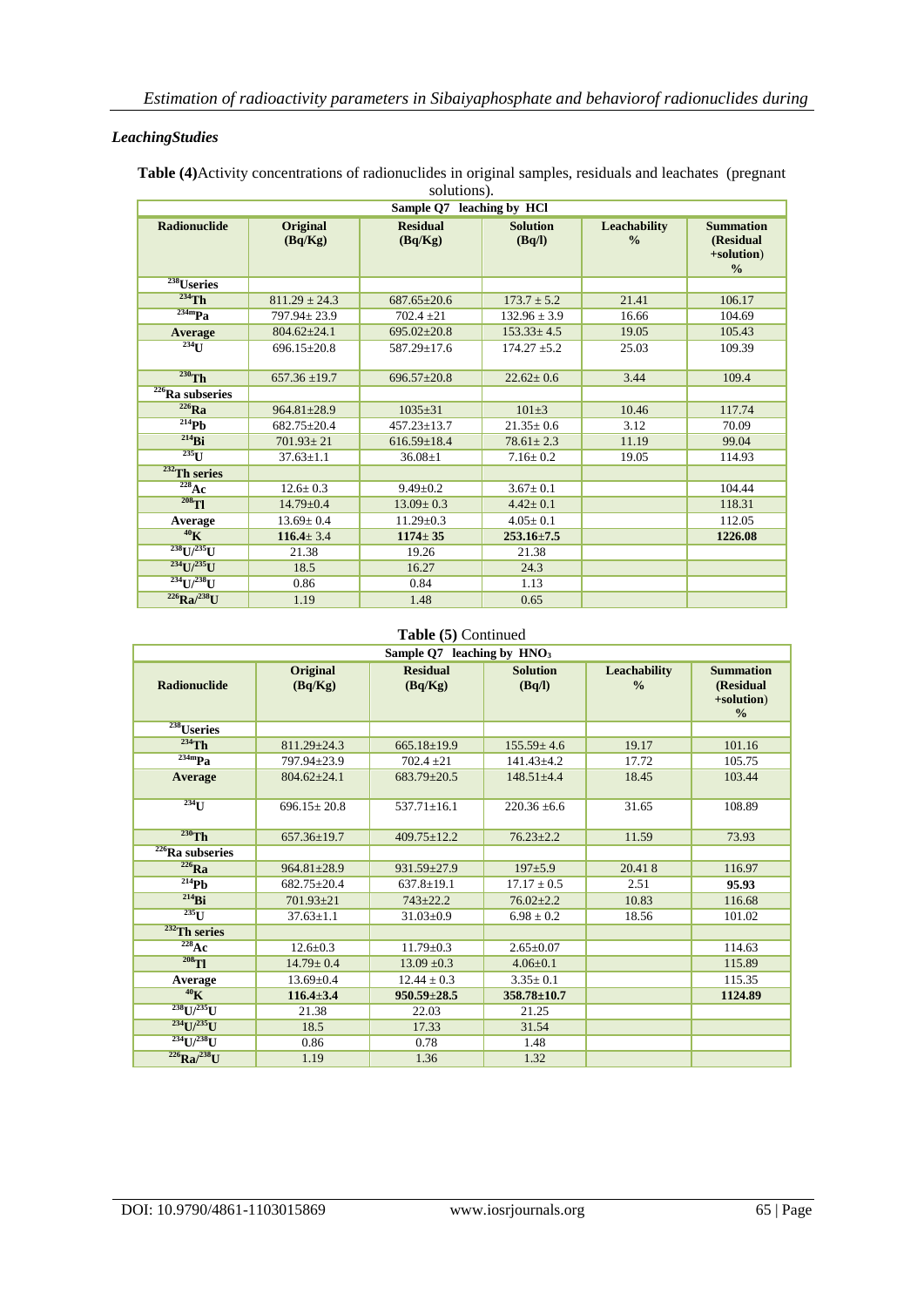| Table (6) Continued       |                            |                            |                           |                               |                                             |  |  |
|---------------------------|----------------------------|----------------------------|---------------------------|-------------------------------|---------------------------------------------|--|--|
| Sample Q9 leaching by HCl |                            |                            |                           |                               |                                             |  |  |
| <b>Radionuclide</b>       | <b>Original</b><br>(Bq/Kg) | <b>Residual</b><br>(Bq/Kg) | <b>Solution</b><br>(Bq/l) | Leachability<br>$\frac{0}{0}$ | <b>Summation</b><br>(Residual<br>+solution) |  |  |
|                           |                            |                            |                           |                               | $\frac{0}{0}$                               |  |  |
| $238$ Useries             |                            |                            |                           |                               |                                             |  |  |
| $^{234}$ Th               | $1135.47 \pm 34$           | $1101.6 \pm 33$            | $154.22 + 4.6$            | 13.58                         | 110.59                                      |  |  |
| $234m$ Pa                 | 1108.48+33.2               | $967.18 + 29$              | $151.74 + 4.5$            | 13.68                         | 100.94                                      |  |  |
| Average                   | $1121.97\pm33.6$           | $1034.39 + 31$             | $152.98 \pm 4.5$          | 13.63                         | 105.83                                      |  |  |
| $^{234}$ U                | $1008.11 \pm 30.2$         | $611.31 \pm 18.3$          | $292.34 \pm 8.7$          | 28.99                         | 89.63                                       |  |  |
| $230$ Th                  | $544.87 \pm 16.3$          | $677.06 \pm 20.3$          | $40.59 \pm 1.2$           | 7.45                          | 131.71                                      |  |  |
| $226$ Ra subseries        |                            |                            |                           |                               |                                             |  |  |
| $^{226}Ra$                | $2076+62.2$                | $2097.25 + 62.9$           | $77.62 \pm 2.3$           | 3.73                          | 104.76                                      |  |  |
| $^{214}Ph$                | $968.43 \pm 29$            | $497+14.9$                 | $72.2 \pm 2.1$            | 7.45                          | 58.77                                       |  |  |
| $^{214}Bi$                | $1200 \pm 36$              | $1171 \pm 35.1$            | $105.2 \pm 3.1$           | 8.76                          | 106.35                                      |  |  |
| $^{235}$ U                | $51.39 \pm 1.5$            | $53.97 \pm 1.6$            | $7.1 \pm 0.2$             | 13.81                         | 118.84                                      |  |  |
| $232$ Th series           |                            |                            |                           |                               |                                             |  |  |
| $228$ Ac                  | $10.29 \pm 0.3$            | $7.18 + 0.2$               | $3.97+0.1$                |                               | 108.51                                      |  |  |
| $^{208}$ TI               | $6.94 \pm 0.2$             | $4.5 \pm 0.1$              | $3.66 \pm 0.1$            |                               | 117.64                                      |  |  |
| Average                   | $8.61 \pm 0.2$             | $5.84 \pm 0.1$             | $3.82 \pm 0.1$            |                               | 112.22                                      |  |  |
| $40\text{K}$              | $118 + 3.5$                | $1755.53 + 52.6$           | $284 \pm 8.5$             |                               | 1728.41                                     |  |  |
| $^{238}$ U/ $^{235}$ U    | 21.83                      | 19.16                      | 21.53                     |                               |                                             |  |  |
| $^{234}$ U/ $^{235}$ U    | 19.61                      | 11.32                      | 41.14                     |                               |                                             |  |  |
| $^{234}$ U/ $^{238}$ U    | 0.89                       | 0.59                       | 1.91                      |                               |                                             |  |  |
| $^{226}Ra/^{238}U$        | 1.85                       | 2.02                       | 0.5                       |                               |                                             |  |  |

#### **Table (7)** Continued

| Sample $Q9$ leaching by $HNO3$ |                     |                            |                           |                               |                                                              |  |
|--------------------------------|---------------------|----------------------------|---------------------------|-------------------------------|--------------------------------------------------------------|--|
| <b>Radionuclide</b>            | Original<br>(Bq/Kg) | <b>Residual</b><br>(Bq/Kg) | <b>Solution</b><br>(Bq/l) | Leachability<br>$\frac{0}{0}$ | <b>Summation</b><br>(Residual<br>+solution)<br>$\frac{0}{0}$ |  |
| <sup>238</sup> Useries         |                     |                            |                           |                               |                                                              |  |
| $^{234}$ Th                    | $1135.47 \pm 34$    | $934.85 \pm 28$            | $144.92 + 4.3$            | 12.76                         | 95.09                                                        |  |
| $234m$ Pa                      | 1108.48+33.2        | $702.4 + 21$               | $170.28 \pm 5.1$          | 15.36                         | 78.72                                                        |  |
| Average                        | $1121.97\pm33.6$    | $818.62 \pm 24.5$          | $157.6 \pm 4.7$           | 14.04                         | 87.01                                                        |  |
| $^{234}$ U                     | $1008.11 + 30.2$    | $943.32 \pm 28.2$          | $218.16\pm 6.5$           | 21.64                         | 115.21                                                       |  |
| $230$ Th                       | $544.87 \pm 16.3$   | 532.67±15.9                | $36.94 \pm 1.1$           | 6.77                          | 104.54                                                       |  |
| $226$ <b>Ra</b> subseries      |                     |                            |                           |                               |                                                              |  |
| $^{226}Ra$                     | $2076 \pm 62.2$     | $2100+63$                  | $208.1 \pm 6.2$           | 10.02                         | 111.18                                                       |  |
| $^{214}Pb$                     | $968.43 \pm 29$     | $1030 \pm 30.9$            | $21.87 \pm 0.6$           | 2.25                          | 108.61                                                       |  |
| $^{214}$ Bi                    | $1200+36$           | $1370 + 41.1$              | $67.29 \pm 2$             | 5.6                           | 119.77                                                       |  |
| $^{235}$ U                     | $51.39 \pm 1.5$     | $37.95 \pm 1.1$            | $7.21 \pm 0.2$            | 14.02                         | 87.89                                                        |  |
| $232$ Th series                |                     |                            |                           |                               |                                                              |  |
| $^{228}$ Ac                    | $10.29 \pm 0.3$     | $8.82 \pm 0.2$             | $3.28 \pm 0.09$           |                               | 117.59                                                       |  |
| $208$ Tl                       | $6.94 \pm 0.2$      | $4.9 \pm 0.1$              | $2.6 \pm 0.07$            |                               | 108.05                                                       |  |
| Average                        | $8.61 \pm 0.2$      | $6.86 + 0.2$               | $2.94 \pm 0.08$           |                               | 113.8                                                        |  |
| $40\text{K}$                   | $118 \pm 3.5$       | $3668 \pm 110$             | $508.3 \pm 15.2$          |                               | 3539.38                                                      |  |
| $^{238}$ U/ $^{235}$ U         | 21.83               | 21.56                      | 21.85                     |                               |                                                              |  |
| $^{234}$ U/ $^{235}$ U         | 19.61               | 24.85                      | 30.24                     |                               |                                                              |  |
| $^{234}$ U/ $^{238}$ U         | 0.89                | 1.15                       | 1.38                      |                               |                                                              |  |
| $^{226}Ra/^{238}U$             | 1.85                | 2.56                       | 1.32                      |                               |                                                              |  |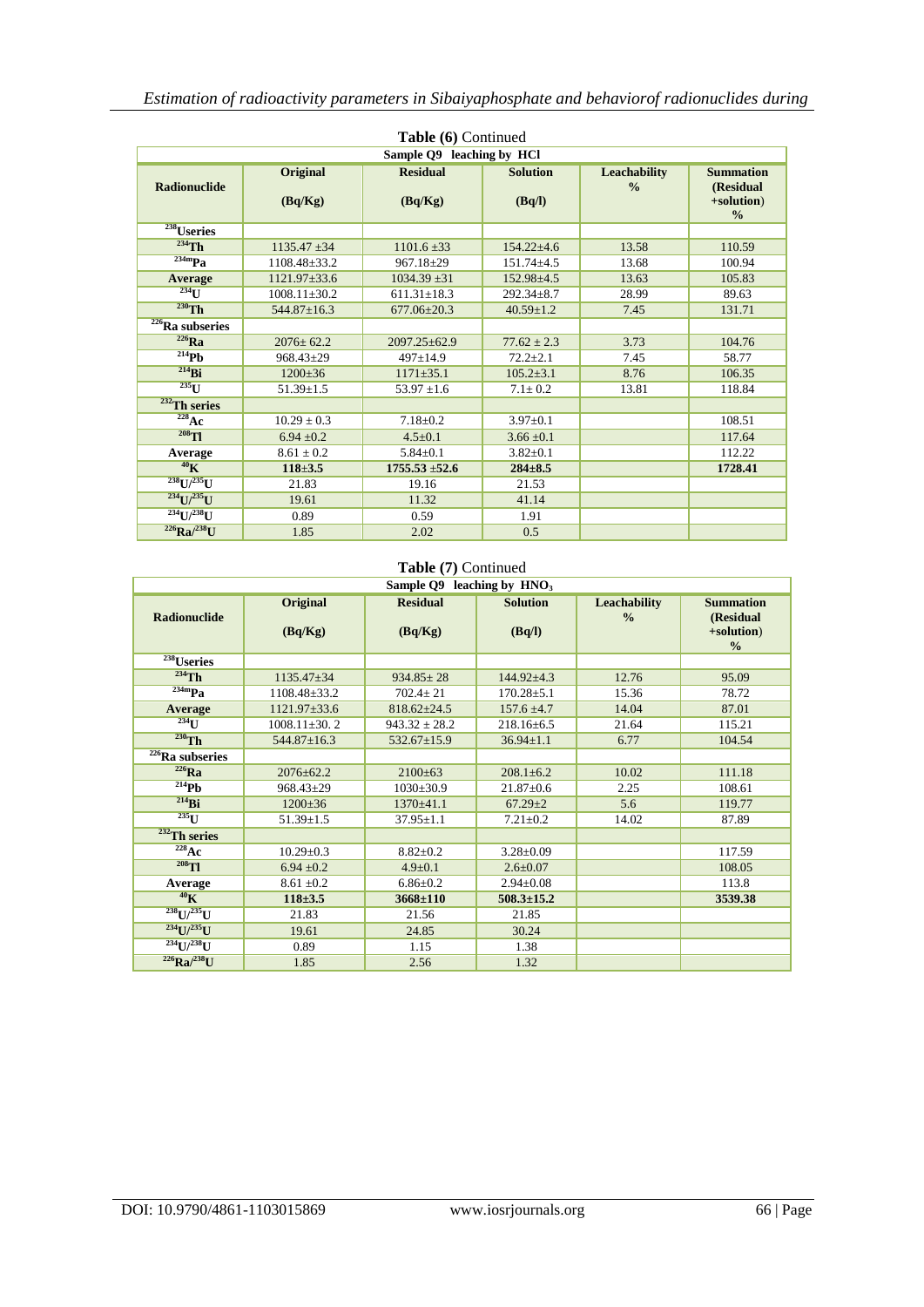| Table (8) Continued       |                            |                            |                           |                                      |                                                              |  |  |
|---------------------------|----------------------------|----------------------------|---------------------------|--------------------------------------|--------------------------------------------------------------|--|--|
| Sample S2 leaching by HCl |                            |                            |                           |                                      |                                                              |  |  |
| <b>Radionuclide</b>       | <b>Original</b><br>(Bq/Kg) | <b>Residual</b><br>(Bq/Kg) | <b>Solution</b><br>(Bq/l) | <b>Leachability</b><br>$\frac{0}{0}$ | <b>Summation</b><br>(Residual<br>+solution)<br>$\frac{0}{0}$ |  |  |
| <sup>238</sup> Useries    |                            |                            |                           |                                      |                                                              |  |  |
| $^{234}$ Th               | $444.31 + 13.3$            | $471.92 + 14.1$            | $143.22 + 4.2$            | 32.23                                | 138.45                                                       |  |  |
| $234m$ Pa                 | $441.21 + 13.2$            | $301.02 \pm 9$             | $146.72 + 4.4$            | 33.51                                | 102.27                                                       |  |  |
| Average                   | $442.76 \pm 13.2$          | $386.47 \pm 11.5$          | $144.97 \pm 4.3$          | 32.87                                | 120.49                                                       |  |  |
| 234                       | $447.35 \pm 13.4$          | $410.77 \pm 12.3$          | $213.95\pm 6.4$           | 47.82                                | 139.64                                                       |  |  |
| $230$ Th                  | $545.41 \pm 16.3$          | $409.75 \pm 12.2$          | $30.99 \pm 0.9$           | 5.68                                 | 80.8                                                         |  |  |
| $226$ Ra subseries        |                            |                            |                           |                                      |                                                              |  |  |
| $226$ Ra                  | $673.82 + 20.2$            | $665.42 \pm 19.9$          | $38.77 + 1.1$             | 5.75                                 | 104.5                                                        |  |  |
| $^{214}Pb$                | $424.43+12.7$              | $346.5 \pm 10.3$           | $6.82 \pm 0.2$            | 1.6                                  | 83.24                                                        |  |  |
| $^{214}$ Bi               | $439.53 + 13.1$            | $405.67 + 12.1$            | $40.66 + 1.2$             | 9.25                                 | 101.54                                                       |  |  |
| $235$ U                   | $21.03 \pm 0.6$            | $19.87 \pm 0.5$            | $7.31 \pm 0.2$            | 34.76                                | 129.27                                                       |  |  |
| $232$ Th series           |                            |                            |                           |                                      |                                                              |  |  |
| $228$ Ac                  | $13.81 \pm 0.4$            | $9.41 \pm 0.2$             | $1.36 \pm 0.04$           |                                      | 78.06                                                        |  |  |
| $208$ Tl                  | $8.11 \pm 0.2$             | $14.72 \pm 0.4$            | $2.39 \pm 0.07$           |                                      | 210.86                                                       |  |  |
| Average                   | $10.96 \pm 0.3$            | $12.07 \pm 0.3$            | $1.88 \pm 0.05$           |                                      | 127.21                                                       |  |  |
| $40\text{K}$              | $180.81 \pm 5.4$           | $1062.43 \pm 31.8$         | $325.94 \pm 9.7$          |                                      | 767.83                                                       |  |  |
| $^{238}$ U/ $^{235}$ U    | 21.05                      | 19.44                      | 19.82                     |                                      |                                                              |  |  |
| $^{234}$ U/ $^{235}$ U    | 21.26                      | 20.76                      | 29.25                     |                                      |                                                              |  |  |
| $^{234}$ U $^{1/238}$ U   | 1.01                       | 1.06                       | 1.47                      |                                      |                                                              |  |  |
| $^{226}$ Ra/ $^{238}$ U   | 1.52                       | 1.72                       | 0.26                      |                                      |                                                              |  |  |

#### **Table ( 9)** Continued

| Sample S2 leaching by $HNO3$ |                     |                            |                           |                               |                                                              |  |
|------------------------------|---------------------|----------------------------|---------------------------|-------------------------------|--------------------------------------------------------------|--|
| <b>Radionuclide</b>          | Original<br>(Bq/Kg) | <b>Residual</b><br>(Bq/Kg) | <b>Solution</b><br>(Bq/l) | Leachability<br>$\frac{0}{0}$ | <b>Summation</b><br>(Residual<br>+solution)<br>$\frac{0}{0}$ |  |
| $238$ Useries                |                     |                            |                           |                               |                                                              |  |
| $^{234}$ Th                  | $444.31 \pm 13.3$   | $369.12 \pm 11$            | $173.03 \pm 5.1$          | 38.94                         | 122.02                                                       |  |
| $234m$ Pa                    | $441.21 \pm 13.2$   | $235.45 \pm 7$             | $155.63{\pm}4.6$          | 35.55                         | 89.33                                                        |  |
| Average                      | $442.76 \pm 13.2$   | $302.29 + 9$               | $164.33 \pm 4.9$          | 37.26                         | 105.8                                                        |  |
| $^{234}$ U                   | $447.35 \pm 13.4$   | $573.22 \pm 17.1$          | $198.87 + 5.9$            | 44.45                         | 172.59                                                       |  |
| $230$ Th                     | $545.41 \pm 16.3$   | $961.5 \pm 28.8$           | $38.58 \pm 1.1$           | 7.07                          | 183.36                                                       |  |
| $226$ Ra subseries           |                     |                            |                           |                               |                                                              |  |
| $226$ Ra                     | $673.82 \pm 20.2$   | $665.06 \pm 19.9$          | $85.46 \pm 2.5$           | 12.68                         | 111.38                                                       |  |
| $^{214}Ph$                   | $424.43 \pm 12.7$   | $613.29 \pm 18.3$          | $13.97 \pm 0.4$           | 3.29                          | 147.79                                                       |  |
| $^{214}$ Bi                  | $439.53 \pm 13.1$   | $562 \pm 16.8$             | $13.53 \pm 0.4$           | 3.07                          | 130.94                                                       |  |
| $^{235}$ U                   | $21.03 \pm 0.6$     | $13.83 \pm 0.4$            | $7.96 \pm 0.2$            | 37.86                         | 103.61                                                       |  |
| $232$ Th series              |                     |                            |                           |                               |                                                              |  |
| $228$ Ac                     | $13.81 \pm 0.4$     | $11.05 \pm 0.3$            | $1.45 \pm 0.04$           |                               | 90.5                                                         |  |
| $208$ TI                     | $8.11 \pm 0.2$      | $11.51 \pm 0.3$            | $2.44 \pm 0.07$           |                               | 172.02                                                       |  |
| Average                      | $10.96 \pm 0.3$     | $11.28 \pm 0.3$            | $1.95 \pm 0.05$           |                               | 120.67                                                       |  |
| $40\text{K}$                 | $180.81 \pm 5.4$    | $1115.31\pm33.4$           | $321.52 \pm 9.6$          |                               | 794.63                                                       |  |
| $^{238}$ U/ $^{235}$ U       | 21.05               | 21.85                      | 20.63                     |                               |                                                              |  |
| $^{234}$ U/ $^{235}$ U       | 21.26               | 41.44                      | 24.88                     |                               |                                                              |  |
| $^{234}$ U/ $^{238}$ U       | 1.01                | 1.89                       | 1.2                       |                               |                                                              |  |
| $^{226}Ra/^{238}U$           | 1.52                | 2.2                        | 0.52                      |                               |                                                              |  |

#### *Radiometric Measuremrnts*

The results of  $\gamma$ -detection of radionuclides in the original samples (Bq/kg), residuals (Bq/kg) and leachates (Bq/l) are collected in tables (4-9). The activity concentration of  $^{238}$ U in the original samples, residuals and pregnant solutions for all samplesare higher than the typical world average value of **33**Bq/kg **[16]**.The behavior of each radionuclide in the samples shows that the  $^{226}Ra$ ,  $^{214}Pb$  and  $^{214}Bi$  activity concentrations are higher in the residual than that in the original for all samples exceptsamples Q7, Q9 leaching by HCl.The activity concentration of  $^{226}$ Ra in the original samples, residuals and pregnant solutions are higher than the typical world average value of **32** Bq/kg**,[ 16].** For <sup>232</sup>Th, all the original samples ,residuals andpregnant solutionsare lower than the permissible level  $45Bq/kg$ . For all samples<sup>40</sup>K, the original samples are lower than the permissible level **412**Bq/kg whilethe residualsare higher .**.**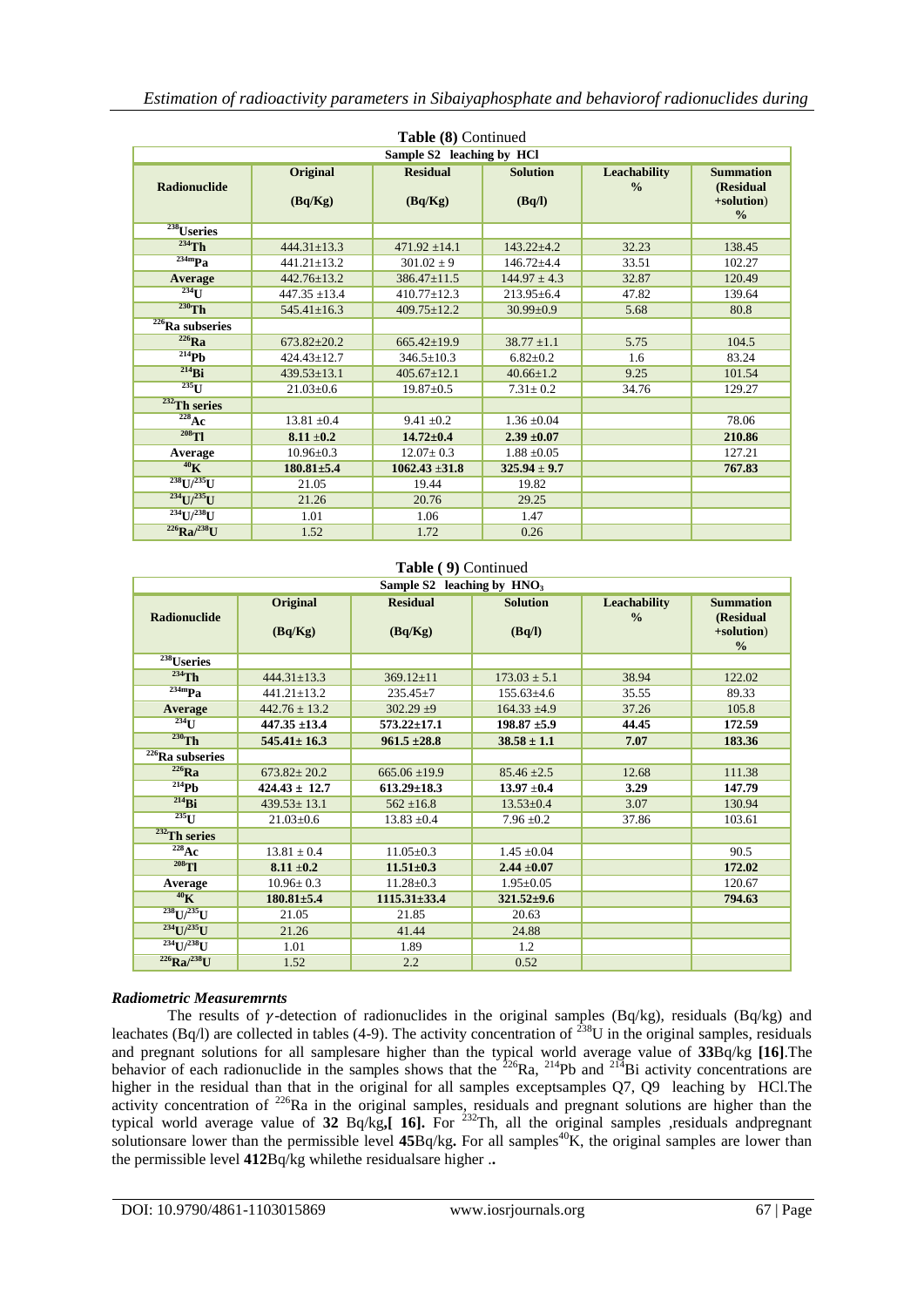#### *Geochemical Characterization of Samples*

Three phosphate samples ( Q7 , Q9 at Quseir – Safaga ) and ( S2 at Sibaiyaarea )were prepared and analyzed chemically for determination of major oxides order of a (%) . The distributions of these components are of significant values of  $SiO_2$ ,  $Al_2O_3$ ,  $Fe_2O_3$ ,  $TiO_2$ ,  $CaO$ ,  $MgO$ ,  $Na_2O$ ,  $K_2O$ ,  $P_2O_5$  and L.O.I(loss on ignition), table (10). From this table, the sample (S2) has high level of  $SiO<sub>2</sub>$ , CaOandL.O.I contents are 45.57, 23.40 and 12.50 % respectively . The sample (Q7) has high level of CaO and L.O.I which contents are 44.00 , 32.02% respectively. The sample  $(Q9)$  has high level of CaO, P<sub>2</sub>O<sub>5</sub>and L.O.Iwhich contents are 50.40, 20.50and 19.10%respectively .

| Locality                       | Sibayia | Quseir – Safaga |       |  |
|--------------------------------|---------|-----------------|-------|--|
| <b>Major</b> oxides            | $S2\%$  | Q7 %            | Q9 %  |  |
| SiO <sub>2</sub>               | 45.57   | 3.06            | 1.78  |  |
| $Al_2O_3$                      | 1.9     | 2.11            | 1.96  |  |
| Fe <sub>2</sub> O <sub>3</sub> | 2.69    | 1.59            | 2.47  |  |
| Ti <sub>2</sub> O              | 0.41    | 0.02            | 0.08  |  |
| CaO                            | 23.40   | 44.00           | 50.40 |  |
| MgO                            | 1.56    | 4.22            | 1.89  |  |
| Na <sub>2</sub> O              | 1.50    | 1.65            | 0.99  |  |
| $K_2O$                         | 0.79    | 0.26            | 0.04  |  |
| $P_2O_5$                       | 8.61    | 11.20           | 20.50 |  |
| L.O.I                          | 12.50   | 32.02           | 19.10 |  |
| <b>Total</b>                   | 99.03   | 100.13          | 99.21 |  |

**Table (10 )**Major elements in Phosphate samples :

The concentrations of trace elements in phosphate samples at Quseir – Safaga Area ( Q6 , Q7, Q9) and phosphate samples at Sibaiya area (S2,S4,S8) were measured and listed in Table (11) .The concentrations of **Cr** (Chromium) vary from 133 to 211 ppm , **Cu** (Copper) vary from 17 to 37 ppm , **Ni** (Nickel) range from 13 to 66 ppm ,**Zn** (Zinc) range from 133 to 411 ppm , **Zr** (Zirconium) vary from 12 to 28 ppm , **Sr**( Strontium ) varyfrom 570 to 1177 ppm , **Y**( Yttrium) varyfrom 15to 39 ppm and **Pb**( Lead) range from 2 to 9 ppm, while two elements **V**(Vanadium) and **Ba** (Barium) (the lowest values of phosphate samples at Quseir – Safagaarea( $O6, O7, O9$ ) and the highest values of phosphate samples at Sibaiya area( $S2, S4, S8$ ).

| Locality                       | <b>Ouseir</b> – Safaga  |                |            | <b>Sibayia</b>          |                    |                         |
|--------------------------------|-------------------------|----------------|------------|-------------------------|--------------------|-------------------------|
| <b>Trace</b><br><b>Element</b> | Q <sub>6</sub><br>(ppm) | $Q7$ (ppm)     | $Q9$ (ppm) | S <sub>2</sub><br>(ppm) | <b>S4</b><br>(ppm) | S <sub>8</sub><br>(ppm) |
| $_{\rm Cr}$                    | 188                     | 211            | 162        | 147                     | 133                | 178                     |
| Cu                             | 37                      | 23             | 17         | 25                      | 23                 | 20                      |
| Ni                             | 22                      | 13             | 32         | 66                      | 18                 | 16                      |
| Zn                             | 261                     | 198            | 311        | 411                     | 155                | 133                     |
| Zr                             | 18                      | 12             | 15         | 21                      | 17                 | 28                      |
| <b>Sr</b>                      | 972                     | 570            | 828        | 1177                    | 857                | 1084                    |
| Y                              | 39                      | 26             | 24         | 18                      | 15                 | 18                      |
| $\overline{\mathbf{V}}$        | 1.5                     | 1.5            | 1.5        | 1996                    | 2328               | 2100                    |
| Pb                             | 6                       | $\overline{c}$ | 4          | 9                       | 4                  | 3                       |
| Ba                             | 1.5                     | 1.5            | 1.5        | 852                     | 990                | 917                     |

**Table (11 )**The concentrations of the trace elements in (ppm) for the Phosphate samples .

#### **III. Conclusions**

It is noticed that, there is a difference in  $\gamma$ -activity between the summation of activities of residual and pregnant solution with the activity of the original sample.This phenomenon is varied in magnitude within the different radionuclides. The type of sample plays its role in these variations. But the activities of residual and pregnant solution in all samples for  ${}^{40}$ K are much larger than the original, probably the reason is due tochemical reactions which hapend during leaching process .The behavior of radionuclides (238U, 235U, 234U,  $^{226}$ Ra,  $^{214}$ Pb,  $^{214}$ Bi,  $^{232}$ Th and  $^{40}$ K) was studied during the acid leaching process,the  $^{235}$ U has nearly the same leachability as <sup>238</sup>U.The uranium isotopes are leached to the same extent but that the same is not observed between <sup>234</sup>U and <sup>238</sup>U due to the effect of  $\alpha$ -recoil phenomenon. The lowestleachability in all the samples is present in <sup>214</sup>Pb between( 1.6% - 7.45%) .Theleachability (leaching efficiency %) present in sample (S2 at Sibaiyain Nile Valley)by HCl and  $HNO<sub>3</sub>(Tables8-9)$  is more than theleachabilitypresents in samples( $Q7,Q9$  at Quseir – Safaga )due to the action of carbonate contents in the last two samples.